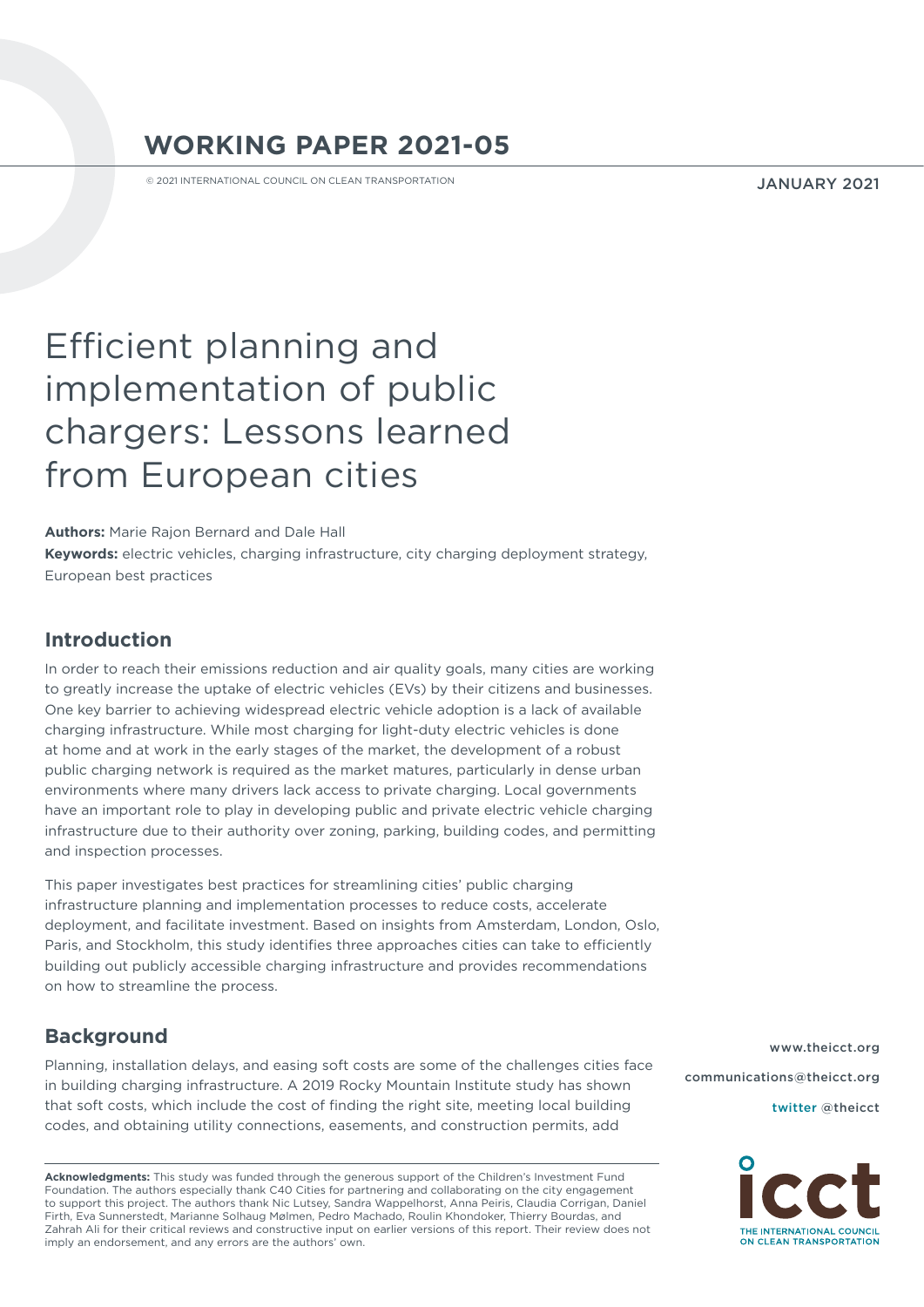considerable cost to charger deployment projects.<sup>1</sup> Unlike hardware costs, soft costs are unpredictable and more difficult to reduce. According to the aforementioned study, charging installation costs in the United States are three to five times the cost of the charger itself. Even in cities further along in transport electrification such as Oslo, soft costs are still a burden. According to one expert, in Norway's capital, the average price of a public alternating current (AC) regular charger has increased from 60,000 NOK to 110,000 NOK (\$6,600 to \$12,000 or €5,500 to €10,000) on average in the last three years mainly due to permits, regulation, and public tender processes.<sup>2</sup>

Soft costs also have a time impact, as communication between stakeholders, regulations, and permitting processes often create delays. Figure 1 below displays the time needed to approve and install an AC regular charging station in select cities. The cities cannot be compared directly because London and Paris provided averages (in blue), Oslo and Stockholm provided minimum process length (in green), and Amsterdam provided a range. As shown, in Amsterdam, the whole process takes between 10 weeks and 40 weeks.<sup>3</sup> In cities which are earlier in the process of ramping up their public charging infrastructure and are still figuring out the best way to do so, the process can be much longer.





The communication between the many stakeholders involved adds considerable time to the installation process. A non-exhaustive list of stakeholders includes local politicians and residents, local authority departments ranging from city planning to underground utilities to the department of transportation, grid operators, charging station operators, electric vehicle driver and advocacy organizations, and land and business owners. This process is further complicated by differences in the administration of road, land, and electricity systems in each city, so there is no universal blueprint of how to distribute responsibilities.

5. Portvik, Personal communication, September 2, 2020.

<sup>1</sup> Chris Nedler, Emily Rogers, "Reducing EV Charging Infrastructure Costs," (Rocky Mountain Institute, Basalt CO, 2019),<https://rmi.org/insight/reducing-ev-charging-infrastructure-costs/>

<sup>3</sup> "Een openbare laadpaal in Amsterdam," Vattenfall InCharge, accessed September 4, 2020, [https://incharge.](https://incharge.vattenfall.nl/openbare-laadpalen/laadpaal-amsterdam/) [vattenfall.nl/openbare-laadpalen/laadpaal-amsterdam/](https://incharge.vattenfall.nl/openbare-laadpalen/laadpaal-amsterdam/).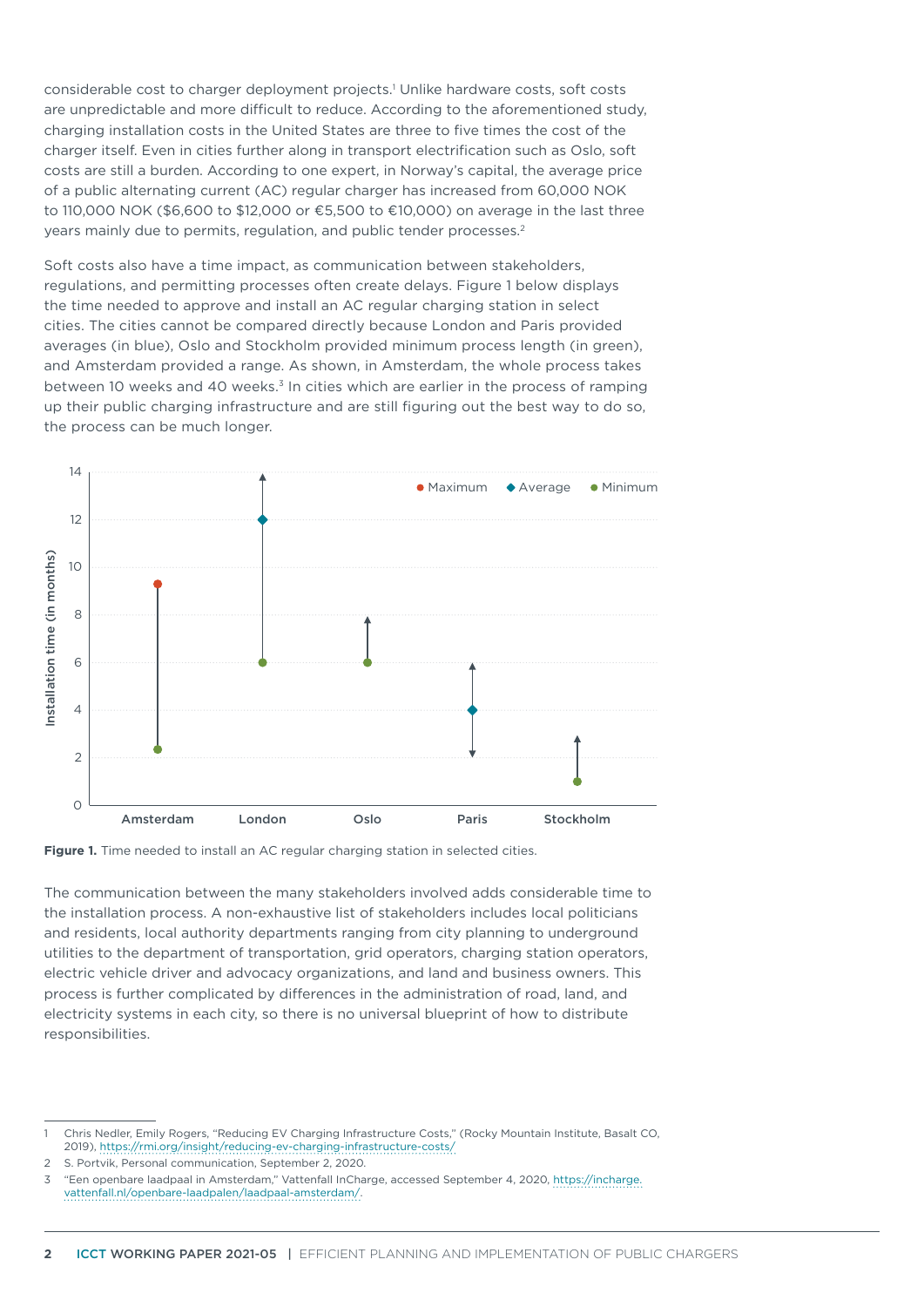Beyond this, many stakeholders possess useful data but do not necessarily make it available, which makes it hard for municipalities, utilities, and operators to plan efficiently. Access to data on grid power availability, land available, and current location and usage of charging infrastructure is often an obstacle for municipality decisionmaking on charging locations.

These problems are further complicated by the lack of charging infrastructure interoperability, which might deter drivers from switching to an electric vehicle. Beyond different electric vehicles using different charging plugs, particularly for DC fast charging, drivers may need memberships and different payment options for different charging networks.

# **Insights from selected European cities**

This section provides an overview of key charging infrastructure development steps and the lessons learned from five European cities leading the transition to electric vehicles (EVs): Amsterdam, London, Oslo, Paris, and Stockholm. [Table](#page-2-0) 1 below summarizes the approaches chosen by those cities. The three different approaches mentioned in the table—demand-driven, planning-oriented, and business-oriented—are described in subsequent sections. The demand-driven approach crowdsources the task of locating new charging stations based on requests from electric vehicle drivers or other data inputs. For the planning-oriented approach, the government identifies a list of suitable charger locations for which operators can apply. In the business-oriented approach, the deployment of charging stations is mainly left to the private sector, with the governments' main role being to regulate and ease the process.

| City             | AC regular approach                                                                                                                        | DC fast approach                                                                                                                                     | Time and cost to install<br>an AC regular charger                                                                                                      |  |
|------------------|--------------------------------------------------------------------------------------------------------------------------------------------|------------------------------------------------------------------------------------------------------------------------------------------------------|--------------------------------------------------------------------------------------------------------------------------------------------------------|--|
| Amsterdam        | Demand-driven with one operator.                                                                                                           | Mix of planning- and business-oriented<br>with multiple operators.                                                                                   | Between 10 and 40 weeks.                                                                                                                               |  |
|                  | The driver requests a charger, the<br>application is reviewed and processed<br>by the operator, and the city gives the<br>formal approval. | The city has installed rapid chargers for<br>taxis which are publicly accessible. The<br>development is otherwise left to the<br>market.             |                                                                                                                                                        |  |
| London           | Mix of demand-driven and planning-                                                                                                         | Mix of planning- and business-oriented<br>with multiple operators.                                                                                   | Between 6 and 12 months and<br>€3,300 for a lamppost charger (3<br>kW-7 kW). 12 months on average<br>and €8,900 for a free-standing<br>charger (7 kW). |  |
|                  | oriented with multiple operators. Local<br>authorities primarily follow drivers'<br>demand, while TfL supplements using                    | At city-owned locations, TfL conducts<br>upstream work, and private companies<br>operate the stations.                                               |                                                                                                                                                        |  |
|                  | planning-oriented approach.                                                                                                                | Private businesses like parking and<br>fueling station host additional stations.                                                                     |                                                                                                                                                        |  |
| Oslo             | Mix of demand-driven and planning-<br>oriented with one operator. The<br>chargers are owned and operated by<br>the city.                   | Business-oriented. All the stations are<br>operated by private charging station<br>operators.                                                        | 6 months on average and at least<br>€4,200 per 7 kW charger.                                                                                           |  |
| <b>Paris</b>     | Planning-oriented with multiple                                                                                                            | Mix of planning- and business-oriented<br>with multiple operators.                                                                                   | 4 months on average and<br>between €8,000 and €10,000.                                                                                                 |  |
|                  | operators.<br>The city selects the charging station<br>operator for given locations.                                                       | The city requires fueling stations under<br>concession contract to install a DC fast<br>or a natural gas station at the time of<br>contract renewal. |                                                                                                                                                        |  |
| <b>Stockholm</b> | Planning-oriented with multiple<br>operators.                                                                                              | Planning-oriented with multiple<br>operators. The charging station operator                                                                          | At least 1 month (and usually<br>longer) and €4,800 on average                                                                                         |  |
|                  | The charging station operator selects<br>the location.                                                                                     | selects the location.                                                                                                                                | without the grid connection cost.                                                                                                                      |  |

<span id="page-2-0"></span>**Table 1.** Publicly accessible charging infrastructure development approaches in selected cities.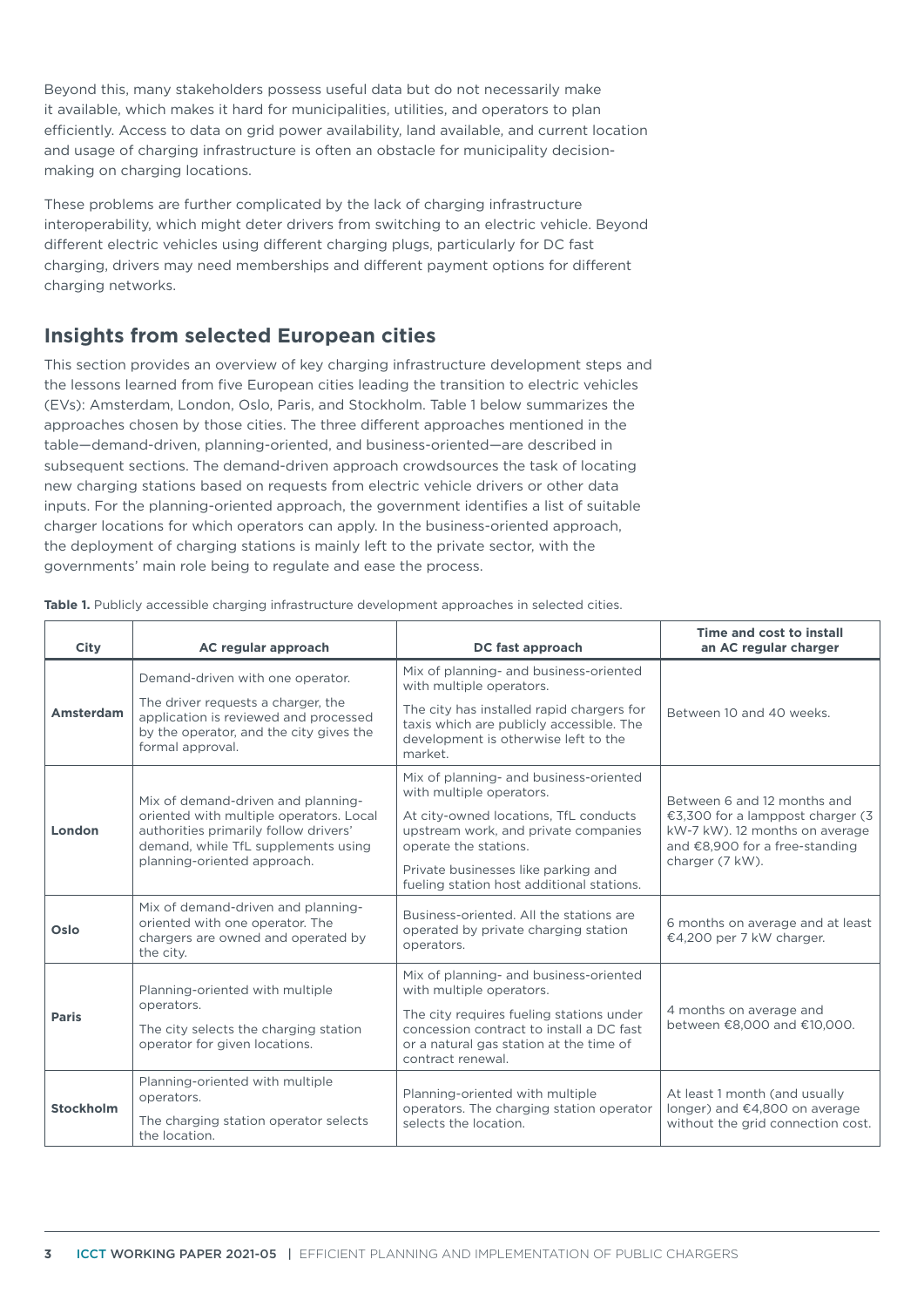# Amsterdam

### *Demand-driven approach*

With about five electric vehicles per charger as of early 2020, the largest city in the Netherlands has already developed a dense public charging infrastructure network focused on slow to fast residential chargers.4 Amsterdam first provided a basic charging infrastructure network in 2009 to spur electric vehicle uptake and is now relying on a demand-driven approach, triggered by an electric vehicle driver's request for a charging station.<sup>5</sup> This approach is summarized in [Figure](#page-8-0) 4 in the following section. The city pays private operators to install the stations, which are public and owned by the municipality. In addition, the city, in partnership with Amsterdam University, monitors charging station usage and if a particularly high demand for one point is noted, three points will be installed.

In 2016, Amsterdam signed a seven-year contract with the energy utility Nuon and its installation partner Heijmans for the roll-out of the charging infrastructure, with EVBox as the main supplier of charging stations.<sup>6</sup> Since the main bottleneck is usually the communication with public utilities, partnering with Nuon has been highly valuable to reduce installation time. In Amsterdam's model, Nuon and Heijmans review the application made by an electric vehicle driver and develop the installation plan in consultation with the road authority. However, the Amsterdam council road authority decides whether a new location will be installed and gives the formal permission. From the day the driver requests a charger near their home or workplace to the day the charging point is ready to be used, the process takes between 10 and 40 weeks. The two steps (outlined in [Figure 4\)](#page-7-0) which can vary significantly in length are the city approval of the installation plan and the site preparation. Amsterdam also leaves six weeks in the process during which residents in the neighborhood can object.

# London

### *Mix of planning-oriented and demand-driven approaches*

London's charging infrastructure strategy is shaped by the Electric Vehicle Infrastructure Taskforce, established by the Mayor of London in May 2018. The Taskforce, comprised of representatives from business, energy, infrastructure, and multiple levels of government, published an electric vehicle infrastructure delivery plan which quantified the charging needed by 2025 and advised on how to fill this gap.7 The many stakeholders are taking additional steps to ease the charging station installation process. For example, Transport for London (TfL) has published electric vehicle charge point installation guidance which includes streetscape design principles, site selection criteria, and an installation checklist.8 Additionally, the local distribution network operator, UK Power Networks, has published a heat map to identify energy grid constraints and display where charger installations will be cheaper and easier.9

In London, the implementation of AC regular chargers is led by 33 local authorities who own the majority of the public highways. The authorities choose the location for

6 "Charging Electric Cars in Amsterdam," EVBox, accessed September 28, 2020, <https://evbox.com/en/success-stories/amsterdam-city>.

<sup>4</sup> Dale Hall and Nic Lutsey, *Charging infrastructure in cities: Metrics for evaluating future needs*, (ICCT: Washington, DC, 2020), [https://theicct.org/publications/EV\\_charging\\_metrics\\_aug2020](https://theicct.org/publications/EV_charging_metrics_aug2020)

<sup>5</sup> "Een openbare laadpaal in Amsterdam," Vattenfall InCharge;" Neupert, Hannes Neupert, "Mathieu Wijnen on Strictly City-Driven Charging Infrastructure," *electrive.com*, April 3, 2019. <https://www.electrive.com/2019/04/03/amsterdam-a-city-driven-ev-charging-infrastructure/>.

<sup>7</sup> The Mayor's Electric Vehicle Infrastructure Taskforce, "London Electric Vehicle Infrastructure Delivery Plan" (June 2019),<http://lruc.content.tfl.gov.uk/london-electric-vehicle-infrastructure-taskforce-delivery-plan.pdf>.

<sup>8</sup> Transport for London, "London's electric vehicle charge point installation guidance" (December 2019), <http://lruc.content.tfl.gov.uk/london-electric-vehicle-charge-point-installation-guidance-december-2019.pdf>

<sup>9 &</sup>quot;DG Mapping Tool," UK Power Networks, accessed September 29, 2020. [https://dgmap.ukpowernetworks.](https://dgmap.ukpowernetworks.co.uk/site/?q=ev_ext) [co.uk/site/?q=ev\\_ext](https://dgmap.ukpowernetworks.co.uk/site/?q=ev_ext).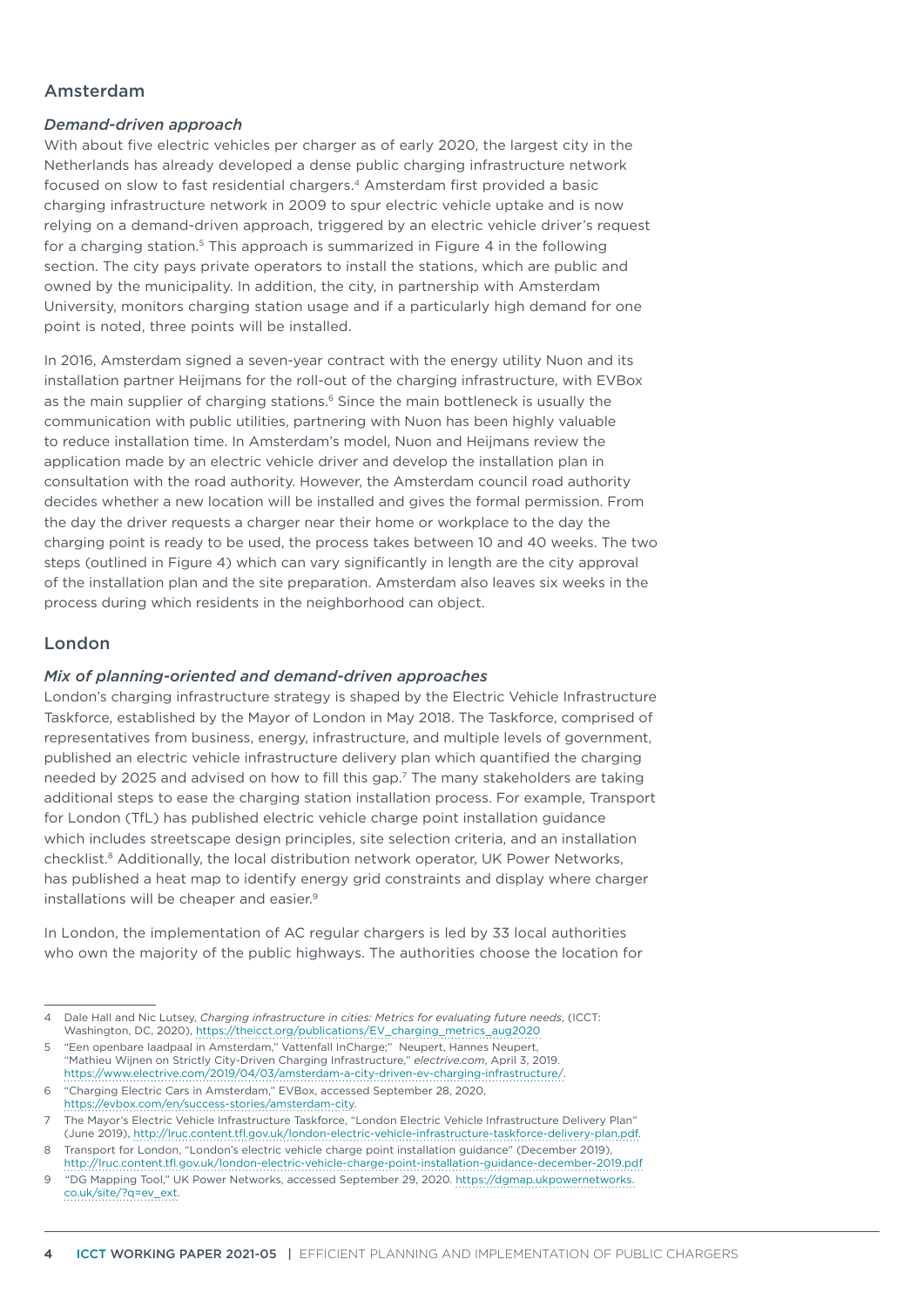a charger in collaboration with UK Power Networks and other underground utilities, taking into account suggestions made by electric vehicle drivers. Local authorities then award the implementation of the chargers to a charging station operator either directly or through a competitive process to obtain the best value. Compared to Amsterdam, where there is only one AC regular charging station provider and operator, there are multiple public and private entities that have delivered, or committed to deliver, chargers in London.<sup>10</sup>

In 2018, TfL established a procurement framework for local authorities to procure charge point operators to supply, install, operate, and maintain shared or dedicated supply charge points up to 22 kWh. Each local authority can choose which service they want the charging station operator to provide and what kind of contract they enter into (service provider or concessionaire). The framework determines the length of the contract, ownership of the infrastructure, and financial arrangement between the local authority and the charge point operator, which may include a revenue share. As an example, one of the major operators works with the local authorities to identify locations for the delivery of charge points and covers all costs of installation, paying a fixed annual fee to the local authority for the land. The local authority provides dedicated parking bays for each charge point as part of the agreement.

A 3 kW–7 kW lamppost charger usually takes 6 to 12 months to install and costs £3,000 (\$3,900 or €3,300) on average. A free-standing 7 kW charger takes 9 to 12 months to install and costs £8,000 (\$10,500 or €8,900). Charge points delivered through the framework are required to share usage data with TfL, London Councils, and the GLA, who conduct analysis and share the results with the local authorities to understand trends and inform future delivery.

The development of London's rapid (DC fast) charging network is led in part by TfL, which is in charge of finding suitable locations, doing civil works, and managing the grid connection. These works cost an average of £50,000 (\$65,600 or €55,600) per site and are funded by the central government. TfL enters a concessionaire contract with rapid charge point operators who operate and maintain it for a period of eight years, paying TfL or the relevant local authority a fixed annual site fee and percentage of revenue share. Approximately half of all rapid charge points in London have been delivered in this way, with the remaining half delivered by the private sector, mainly on private land. TfL is in discussion with operators and other stakeholders to create new ownership models and shift more responsibilities to the private sector.

# Oslo

### *Mix of planning-oriented and demand-driven approaches*

With 64% of new vehicle sales being electric in Oslo in 2019, Norway's capital is a global leader in electric vehicle adoption.<sup>11</sup> While the Norwegian government made battery electric vehicles affordable to buy through extensive tax benefits, Oslo has focused on making them both affordable and convenient to use. Norway's capital was one of the first cities in the world to develop on-street chargers in 2008, which helped to spur electric vehicle uptake as visibility contributes to public attitudes on electric vehicles.

The "Lad i Oslo" (Charge in Oslo) EV charging deployment program, part of the Agency for Urban Environment of Oslo City Council, identifies possible locations based on EV drivers' suggestions and where gaps in charging infrastructure are apparent. The agency's civil works and electrical contractors are responsible for installing the chargers,

<sup>10</sup> The Mayor's Electric Vehicle Infrastructure Taskforce, "London Electric Vehicle Infrastructure Delivery Plan."

<sup>11</sup> Dale Hall, Hongyang Cui, Marie Rajon Bernard, Shuyang Li, and Nic Lutsey, *Electric vehicle capitals: Cities aim for all-electric mobility,* (ICCT: Washington, DC, 2020), [https://theicct.org/publications/electric-vehicle](https://theicct.org/publications/electric-vehicle-capitals-update-sept2020)[capitals-update-sept2020](https://theicct.org/publications/electric-vehicle-capitals-update-sept2020)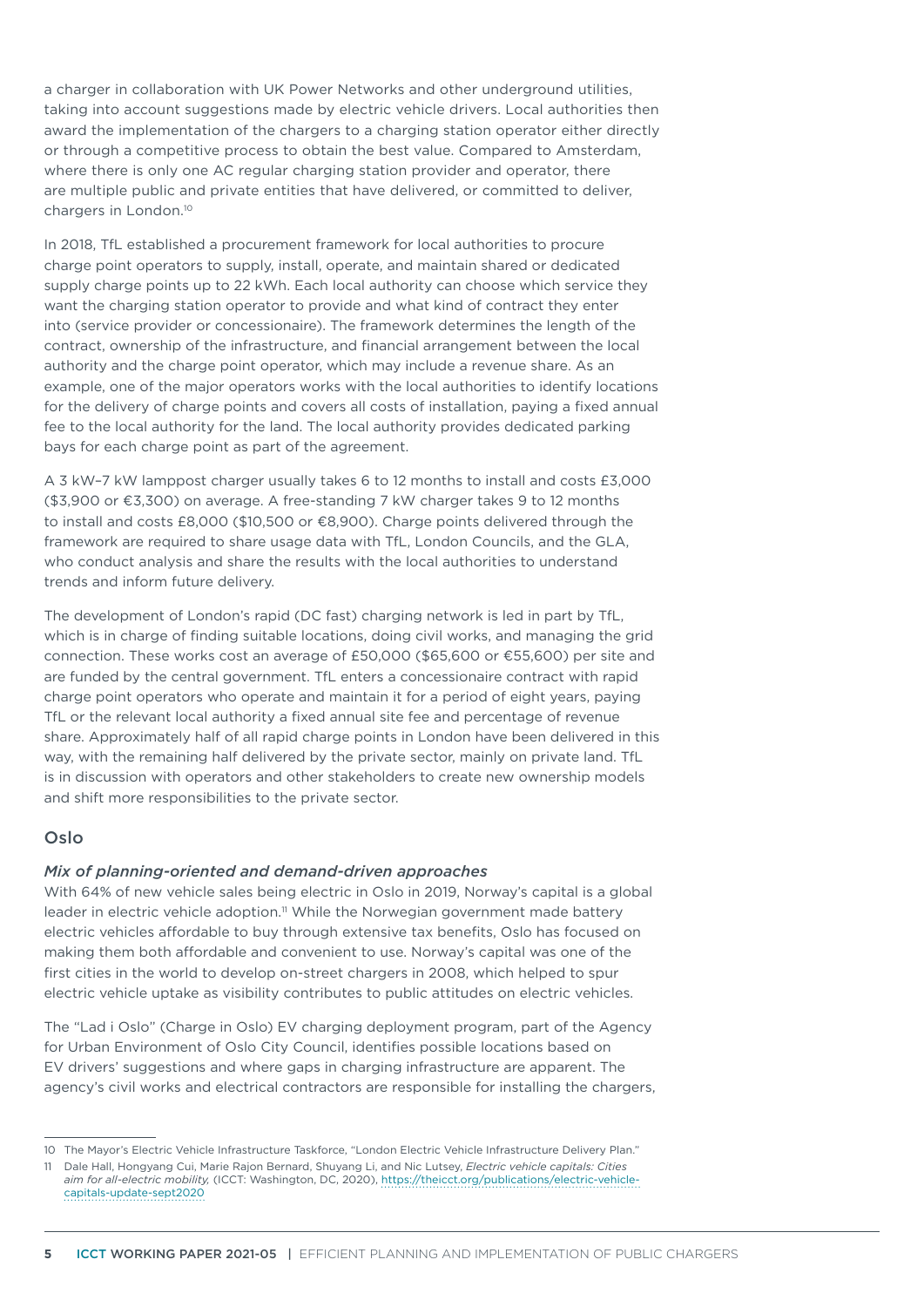which are also operated by the agency. To make the installation review process more efficient, the "Lad i Oslo" program developed a checklist to ensure the agency has the information needed to be able to approve or reject the construction. A paraphrased version of the checklist is provided in [Figure](#page-5-0) 2. Although typical cost information was not available, a charging station installed in 2020 composed of 12 AC 7kW chargers is expected to cost approximately 560,000 NOK (\$60,000 or €51,100), or about \$5,000 (€4,200) per charger, with soft costs accounting for about half of the total cost.12

#### **Basic checks**

- Estimated power requirements and draft sketch has been sent to the grid operator
- Planned works have been registered in the civil works registry (KGray)

#### **Registration and verification checks**

- No conflict with exiting underground facilities
- No conflict with Oslo regulation and zoning plans, planned bike lanes, transit infrastructure, and
- re-pavement/asphalt plan
- Parking lot owned by the municipality • Soil meets pollution standards
	-

#### **Site checks**

- Minimum 2m free clearing on pavement after charging station installed
- Does not require digging closer than 5m from tree trunks

#### **Traffic checks**

• Plan for parking signage approved • Any deviation from the street design manual approved

### **Grid connection checks**

- Grid connection fee offer received and reviewed
- No other projects are planned on the site according to IsyCase

**Figure 2.** Overview of the checklist of information needed for a project to be assessed in Oslo.

### Paris

### <span id="page-5-0"></span>*Planning-oriented approach*

Paris has adopted a city-led planning-oriented business model for the development of their public AC regular charging network. The city is responsible for finding the right location for the charging station and then outsourcing the implementation of the charging point to an operator. In order to spur electric vehicle uptake in the entire city, Paris has opted to select charging station locations based on providing even coverage across the city as opposed to driver demand. The city leads the initial discussions with the grid operator (Enedis), the underground utilities, and the historic preservation architects to find a suitable location. Once the location is found, the chosen charging station operator is responsible for all communications with the different stakeholders. This includes asking the urban planning and the mobility teams for a civil work authorization, requesting a grid connection and commissioning, and coordinating with the Controls office for the final inspection. The city holds weekly meetings with the operator during the whole process to discuss issues that may emerge.

As utility companies' response time tends to lengthen the process, Paris requires the electric connection to be independent from the charger to allow for easy maintenance or change of the charger without modifying the grid connection. The whole process takes approximately 4 months, and the total cost of installing an AC regular charger ranges between €8,000 and €10,000 (\$9,300 – \$11,700), two-thirds being installation costs. Concerning the implementation of a DC fast charging network, like many other cities, Paris has decided to concentrate on off-street locations such as fueling stations. For fueling stations under a concession contract, Paris mandates that stations install either a DC fast charging station or a natural gas station at the time of renewal.

<sup>12</sup> M. Mølmen, Personal communication, September 21, 2020.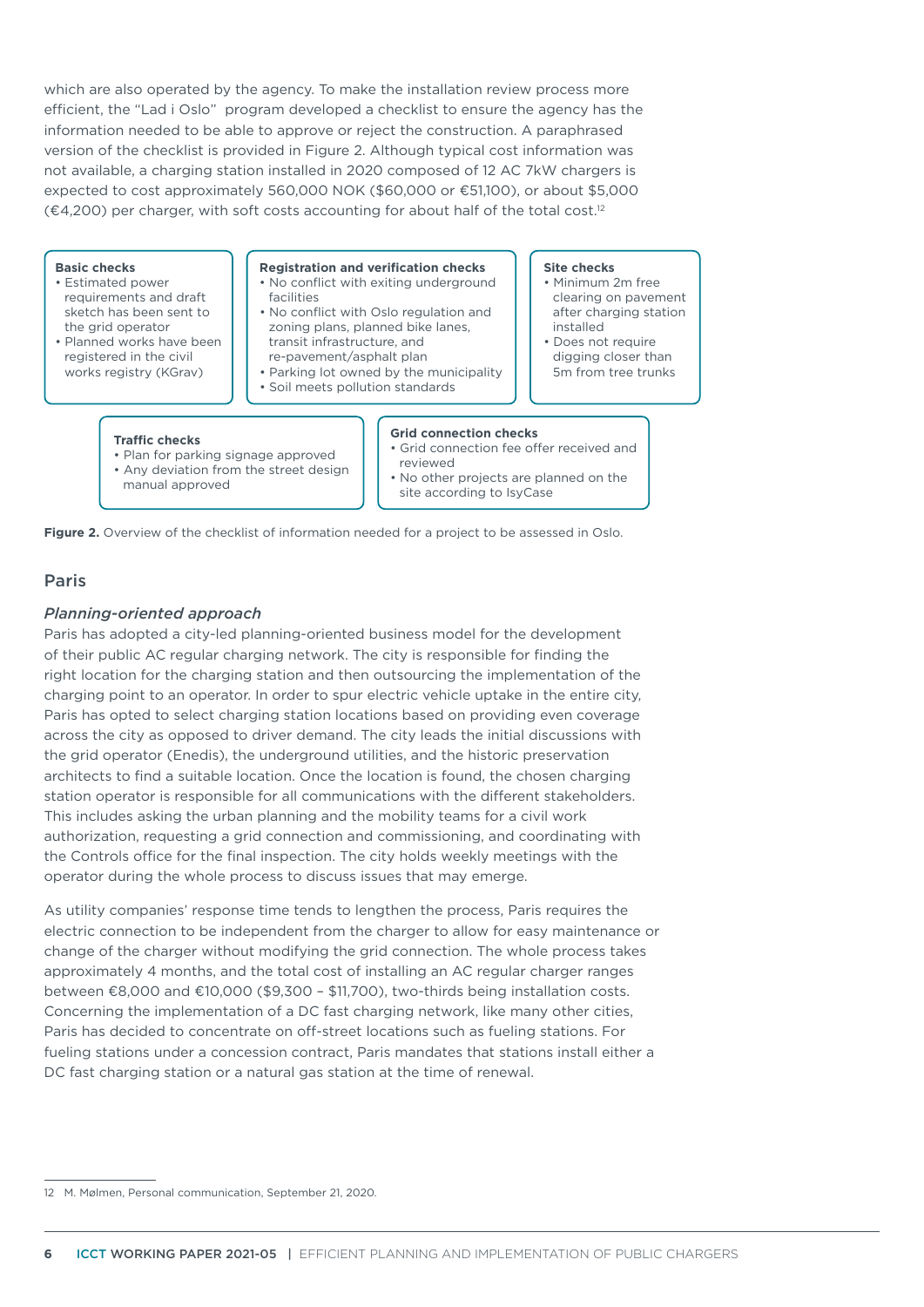# Stockholm

### *Planning-oriented approach*

Stockholm has adopted a novel business model for charger installation. Private companies apply for one or more pre-selected locations displayed on a publicly available map,<sup>13</sup> install charging points at their own expense, and cover service and maintenance costs. In exchange, the operators are granted free access right agreements for the charging point. This solution provides benefits for both parties and avoids imposing a financial burden on local authorities.<sup>14</sup> The City of Stockholm is responsible for signage, sweeping, snow removal, and parking monitoring. Stockholm provides a detailed guide on how to establish a new charging point for electric cars, which is summarized in [Figure](#page-6-0)   $3$  below<sup>15</sup>

#### Application

• The applicant selects one or more places shown on the map and submits an application.

#### Assessment of the application - 2 weeks

- The traffic office reviews expressions of interest.
- When several actors register an interest in the same place and it is not possible to have two actors next to each other, priority is given to the registration that came in first.

#### Contact with the grid operator

- The traffic office mediates contact between the applicant and a contact person at Ellevio (grid operator).
- Together with Ellevio, the applicant goes through the desired locations from an electricity connection perspective.

#### Right of use agreement redaction

- The applicant has to notify by email the traffic office that they want an usufruct agreement.
- The traffic office then sends all agreements required for signature.

#### Establishment of the new charger begins

- An expression of interest is valid for six months after the project meeting with Ellevio has been held.
- The charging station is installed.
- The applicant notifies the traffic office that the charging stations have been completed no later than three weeks in advance.

Figure 3. Stockholm public charging (AC regular and DC fast) station implementation process.

<span id="page-6-0"></span>Once the charger is installed, the charging station operator is required to provide data on how the charging stations are used quarterly or semi-annually to the environmental administration. The total cost of installation of an AC regular charging station including design and project management is about 50,000 SEK (\$5,600 or €4,800), not including the grid connection, which can vary substantially depending on the available capacity at the location. Timewise, the whole process takes at least one month and usually longer.

<sup>13</sup> "Ansök Om Att Etablera Nya Laddplatser För Elbil," Stockholms Stad, accessed September 4, 2020, [https://tillstand.stockholm/tillstand-regler-och-tillsyn/parkering/ansok-om-att-etablera-nya-laddplatser-for-elbil/.](https://tillstand.stockholm/tillstand-regler-och-tillsyn/parkering/ansok-om-att-etablera-nya-laddplatser-for-elbil/)

<sup>14</sup> Zachary Shahan, "Electric Vehicle Charging Infrastructure Guidelines for Cities", *CleanTechnica*, December 31, 2018, [https://cleantechnica.com/2018/12/31/electric-vehicle-charging-infrastructure-guidelines-for-cities](https://cleantechnica.com/2018/12/31/electric-vehicle-charging-infrastructure-guidelines-for-cities-cleantechnica-report/)[cleantechnica-report/](https://cleantechnica.com/2018/12/31/electric-vehicle-charging-infrastructure-guidelines-for-cities-cleantechnica-report/)

<sup>15</sup> "Anmäl Intresse För Att Sätta Upp Nya Laddare," Stockholms Stad, accessed September 4, 2020, [https://tillstand.stockholm/tillstand-regler-och-tillsyn/parkering/ansok-om-att-etablera-nya-laddplatser-for](https://tillstand.stockholm/tillstand-regler-och-tillsyn/parkering/ansok-om-att-etablera-nya-laddplatser-for-elbil/anmal-intresse-for-att-satta-upp-nya-laddare/#step-1)[elbil/anmal-intresse-for-att-satta-upp-nya-laddare/#step-1.](https://tillstand.stockholm/tillstand-regler-och-tillsyn/parkering/ansok-om-att-etablera-nya-laddplatser-for-elbil/anmal-intresse-for-att-satta-upp-nya-laddare/#step-1)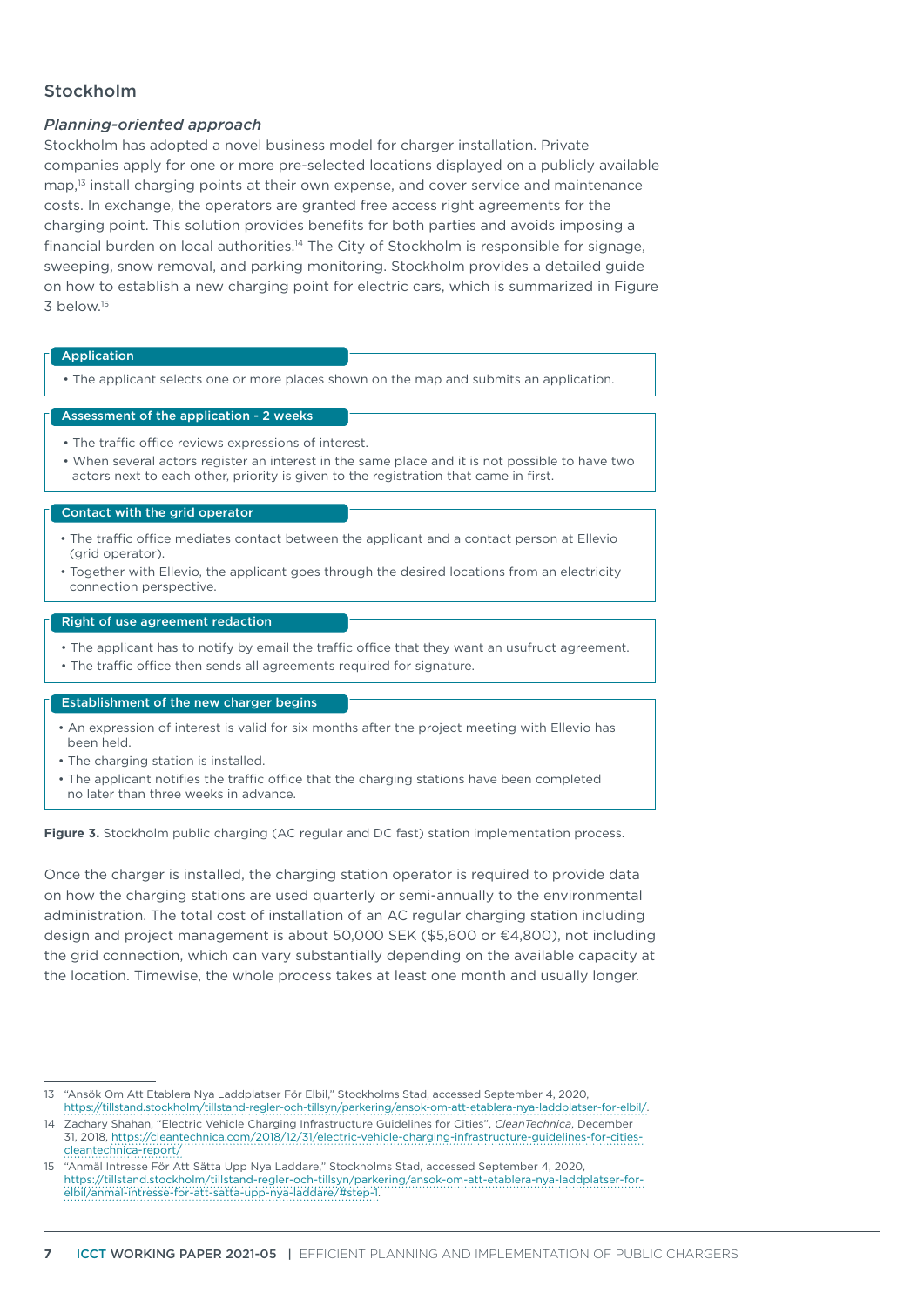# <span id="page-7-0"></span>**Lessons learned**

# Selecting a charging station deployment process

The processes put in place by cities with relatively early vehicle adoption can be categorized into two public charging infrastructure development approaches: demanddriven and planning-oriented. Both approaches have pros and cons, and cities may choose some elements of both to suit the local context and the municipality's objectives. Cities could, for instance, adopt a demand-driven approach, but also use a planning-oriented approach to implement chargers in specific areas where uptake of electric vehicles is lagging or to plan for future demand. An additional approach primarily for fast charging is to encourage private companies to install the stations off-street on private land or publicly-owned but privately-operated land under concession contracts such as publicly accessible car parks and fueling stations. These approaches are discussed in detail below.

*Demand-driven approach.* A demand-driven approach, exemplified by Amsterdam, utilizes requests made by electric vehicle drivers to determine where charging should be installed. This approach is particularly suited for the first phases of infrastructure roll-out and immature EV markets as it ensures a minimum utilization by local EV users and helps in assessing demand location. Indeed, one main benefit of this approach is the guarantee of a minimum usage for the charger which can reassure private investors. However, a major pitfall of solely adopting this approach is that the network does not ensure coverage in areas where electric vehicle uptake is low.

In order to facilitate this approach, a heatmap of electricity grid constraints and a map developed by city planning or transportation departments displaying the suitable areas for charging stations are valuable. Those two maps can save considerable time in identifying the closest suitable location in response to a request for charging installation.

[Figure 4](#page-8-0) outlines the key charging station implementation steps for this approach. In the case of Amsterdam, from the day the driver requests a charger near their home or workplace to the day the charging point is ready to be used, it takes between 10 and 40 weeks. This timeframe could be reduced depending on the objection period length chosen or required by law.

#### Application - 1 week

• A request is received from the EV driver and assessed by the city.

#### Location and operator suggestion - minimum 2 weeks

- If the request is approved, the city chooses the exact location based on the maps provided by stakeholders.
- The city assigns the work to a charging station operator either pre-determined or through a case by case tender process (pre-determined considerably saves time).

#### Installation plan - 3 to 20 weeks

- The charging station operator, in collaboration with the grid operator and the road authority, develops the installation plan.
- The city reviews (and approves) the plan.

#### Site preparation - 2 to 12 weeks

• The charging station operator together with the grid operator prepares the area (wiring, foundation and any other civil work).

#### Installation - 1 day

- The charging station operator installs the charger(s), and they or the grid operator connects it/them to the electricity network.
- The charging station operator registers the charging station on a database and frequently uploads charging data.

**Figure 4.** Key charging station implementation steps for the demand-driven approach.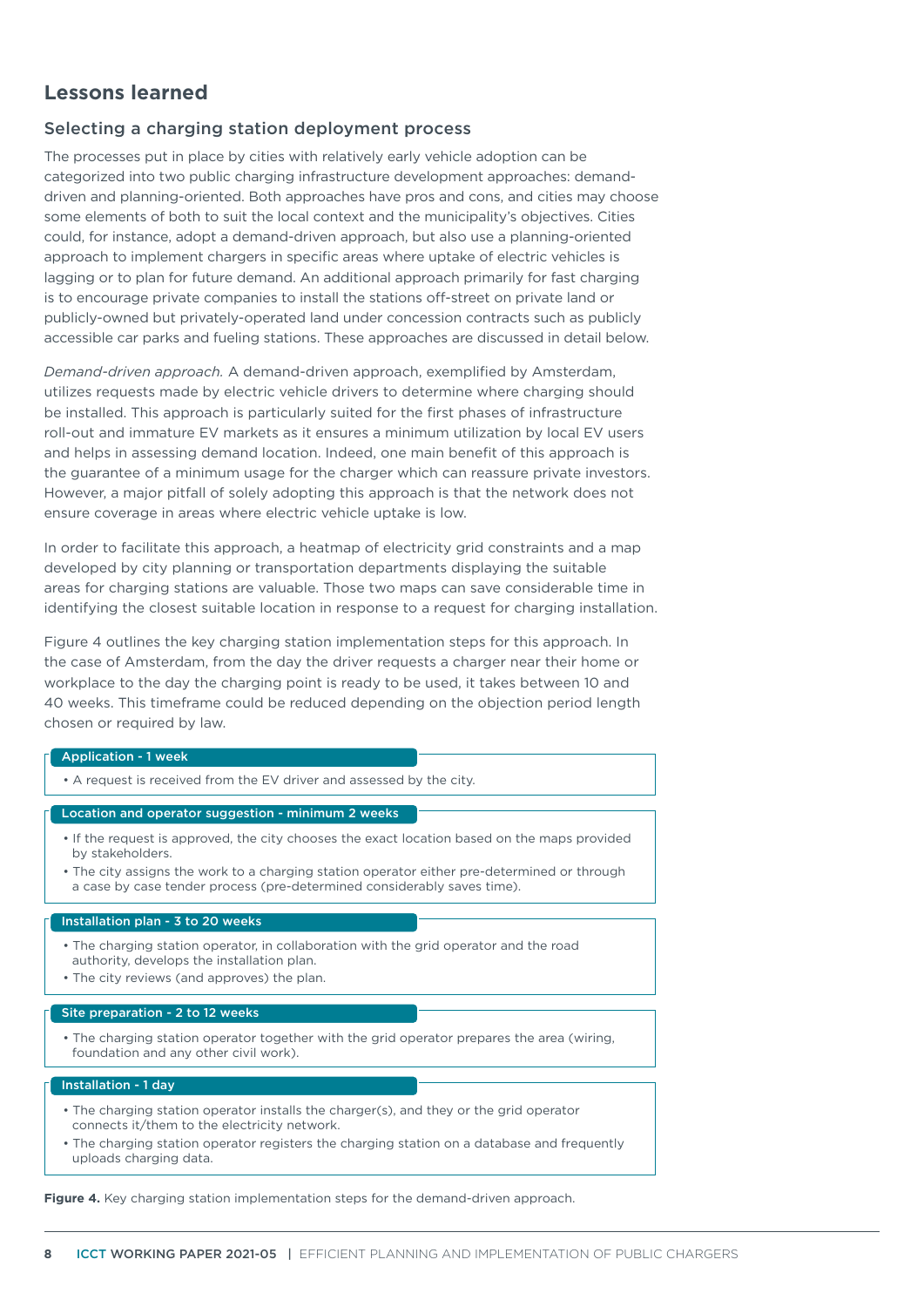<span id="page-8-0"></span>In addition to soliciting requests from private electric passenger car owners for charging stations, cities should also engage with taxis, ride hailing, and car sharing companies. This could include encouraging the drivers to submit applications for residential chargers as well as incorporating trip data into analysis of the optimal charging locations. It is also important for cities to engage with the community during the process and not solely focus on EV drivers' demands. Community engagement serves multiple goals: to address a community's concerns about public space allocation, equitable access, changing traffic patterns, and potential property value or gentrification impacts, as well as to generally increase understanding and enthusiasm about electric vehicles across different communities.

*Planning-oriented approach.* In the planning-oriented approach, as exemplified by Stockholm, installation of a charging station is initiated by a charging station operator or local authority applying for a location offered by the city. This approach saves time and money by eliminating the back and forth between different stakeholders to make sure that the location is well suited for a charging station. It can also potentially encourage new uptake and planning instead of responding to existing demand. However, it requires a close upstream collaboration between city planning agencies, transportation agencies, and the grid operator, as well as modelling to forecast future demand. This collaboration is crucial to allow the city to identify suitable locations for new chargers and/or contact charging station operators with pre-selected locations.

Although this approach may save time for the implementation itself, it can require more time and resources upfront and may lead to underutilized assets. Indeed, the city needs to perform a thorough analysis of future vehicle uptake, housing type, and grid capacity to identify the most appropriate sites and avoid guiding charging to less-than-ideal locations where they may be underutilized or face greater upfront cost.<sup>16</sup> Recommendations on upstream collaboration are provided in the following section.

This approach works for publicly owned land but could also be applied to privately owned land if private landowners request to be considered for charging location sites. For example, retail stores, publicly accessible car parks, and fueling stations could be interested in installing either AC regular or DC fast publicly accessible chargers on their parking lots. Cities wishing to pursue this approach should engage with private landowners to determine if they would like to be listed as a suggested charging location. [Figure 5](#page-9-0) outlines the steps that a private business or a local authority should follow to implement a charging station. An estimated timeline is provided based on experiences from Stockholm and Amsterdam.

<sup>16</sup> Dale Hall and Nic Lutsey, *Electric vehicle charging guide for cities*, (ICCT: Washington, DC, 2020), <https://theicct.org/publications/city-EV-charging-guide>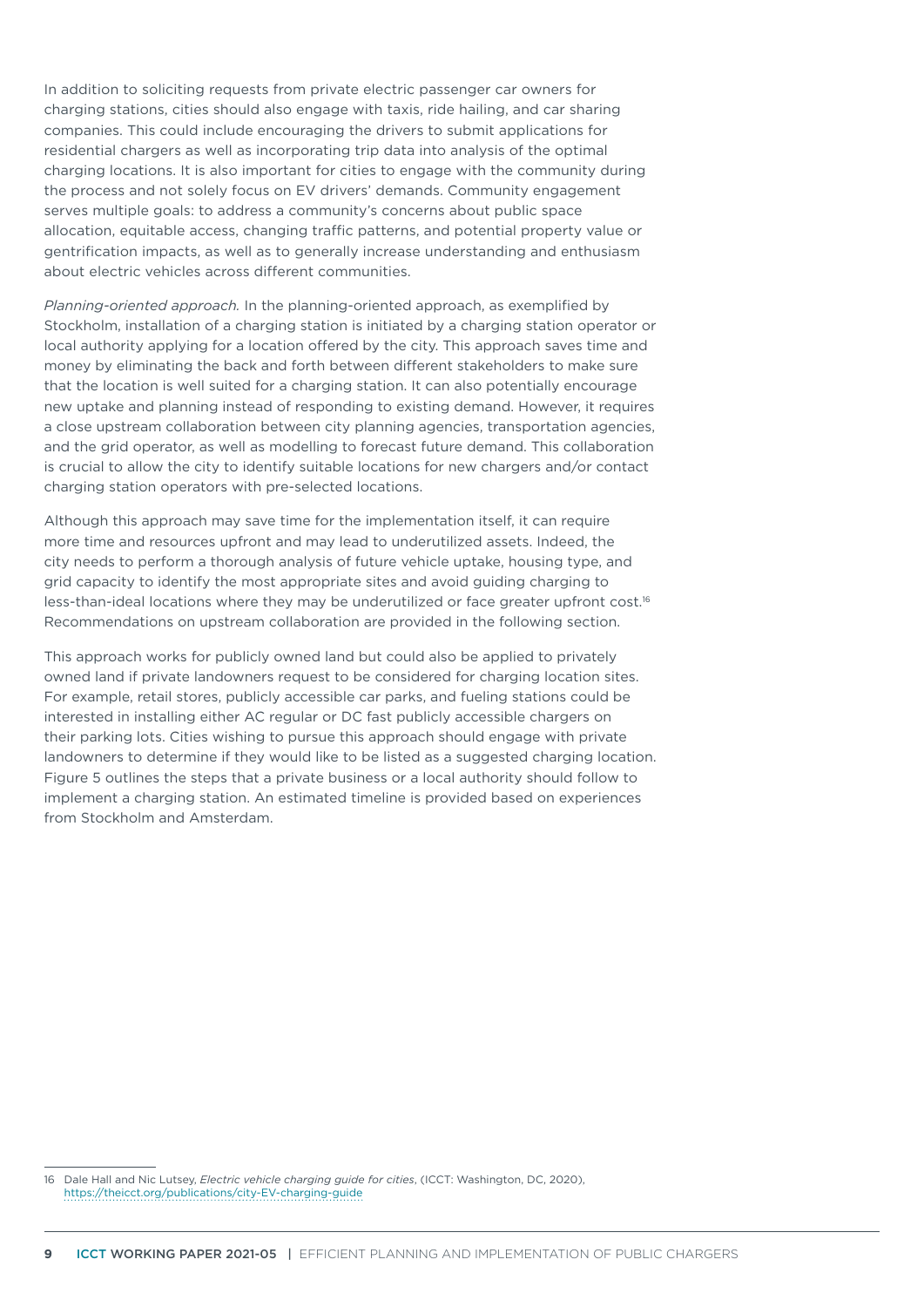#### Upstream collaboration and location identification

- The city identifies all the potential charging station locations by collaborating with all public agencies, grid operator(s), city planners, EV drivers groups, shared mobility companies, private landowners, and residents.
- The city publishes a map displaying all the potential locations and their estimated cost of connecting to the grid.

#### Location and operator selection - 2 weeks

- The charging station operator chooses a location and sends an application to the city. OR
- The city contacts a charging station operator to install a chaging station at a given location or starts a tender process.

#### Site preparation - 2 to 12 weeks

• The charging station operator contacts the grid operator (the point of contact is given once the application has been accepted) and together they prepare the area (wiring, foundation, and any other civil work). The charging station operator is reponsible for all the civil works.

#### Installation - 1 day

- The charging station operator installs the charger(s), and they or the grid operator connects it to the electricity network.
- The charging station operator registers the charging station on a database and frequently uploads charging data.

**Figure 5.** Key charging station implementation steps for the planning-oriented approach.

<span id="page-9-0"></span>This approach works for both AC regular and DC fast chargers and especially makes sense when EV adoption rates are high and for installing chargers at common public destinations such as retail stores. For DC fast chargers, an off-street location is recommended due to competing demands for public street and sidewalk space in cities, such as bus and cycle lanes, loading zones, and dining facilities. In addition, the large DC fast chargers can engender concerns from residents and accessibility groups about sidewalk obstruction. Additionally, DC fast chargers allow more flexibility in terms of location since they are used for shorter periods of time compared to AC regular chargers. It is thus often better for cities to locate them in off-street, highly visited settings like fueling stations, retail stores, or publicly accessible car parks. In order to incentivize the private sector to install charging stations on public land, cities could provide free off-street land access in exchange for charging station deployment—similar to Stockholm's approach.

*Off-street business-oriented approach.* In this case, the placement of chargers is mainly left to the market and responsibility for installation is shifted to the private sector. This option is usually chosen for the installation of DC fast hubs since those chargers offer a better business case due to more electricity sold and higher turnover, and eases pressure on the public space. In this approach, the main role of the municipality is to grant an installation permit if needed. In order to aid the process, the city can provide guidance on how to navigate the permit process. While cities have less leverage with this approach, they can incentivize the deployment of charging stations on private or privately-operated land through different mechanisms. For example, Paris grants concession contracts to fueling stations on public land and in order to renew the contract, those fueling station operators are required to install either a DC fast charging station or a natural gas station. Municipalities could also finance part of the installation of charging stations on private land. Some national funding—such as the €200 million provided by the German government for rapid charging infrastructure development may also be available; cities have a role in communicating and helping residents and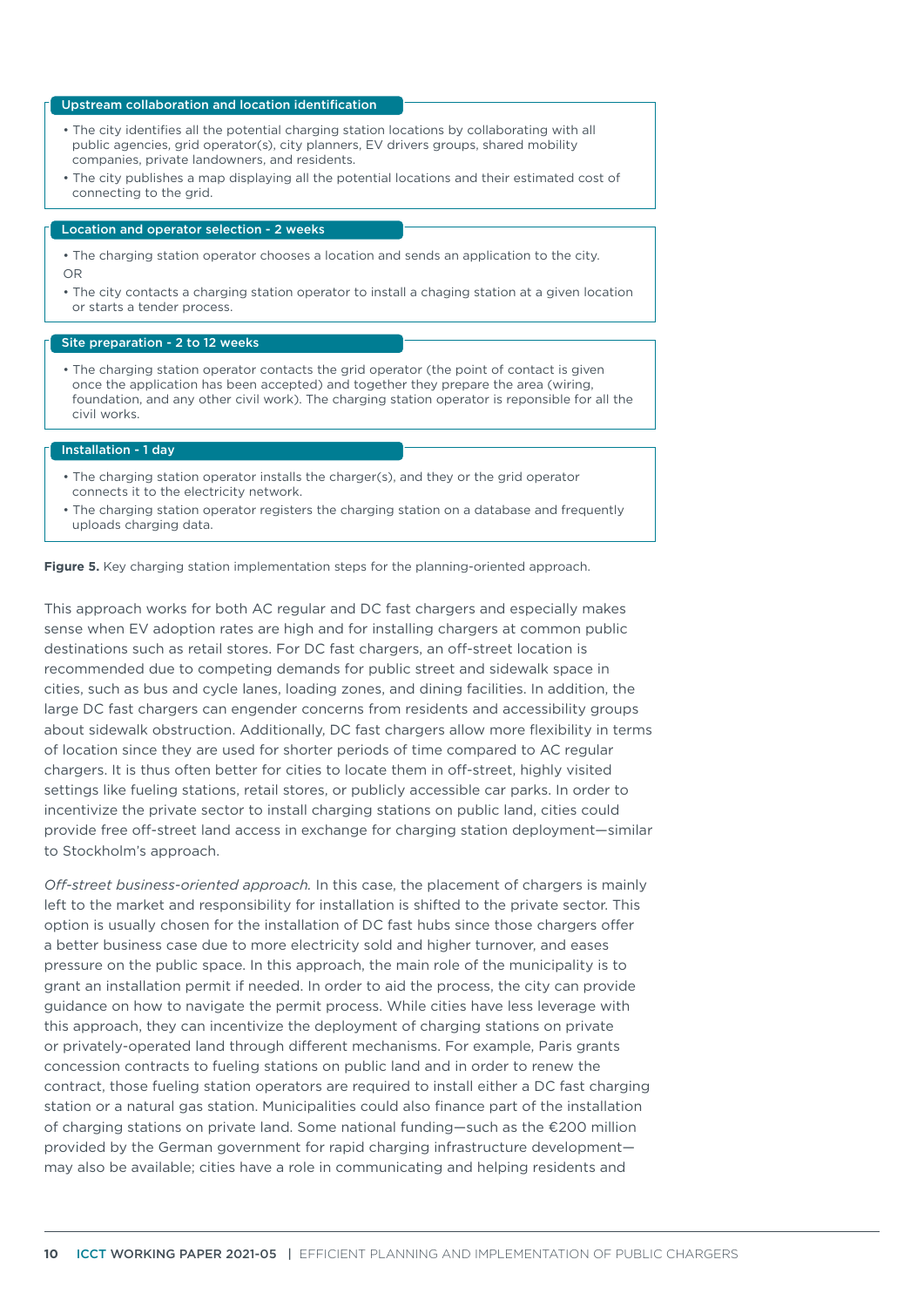businesses to participate in those national schemes. Local governments can also petition national governments to create such schemes.

The demand-driven and planning-oriented approaches are the two main strategies adopted by the leading European electric vehicle cities profiled above. Both have advantages (in green) and limitations (in red) presented in Table 2 below. One approach is not always favorable compared to the other due to the local context, the development of the electric vehicle market, and the local authority's goals. An ideal strategy would be to utilize a combination of both approaches to take advantage of their respective benefits. Cities could, for instance adopt a city-wide, demand-driven model and implement a planning-oriented approach at points of interest and in areas with lower electric vehicle uptake to ensure equitable infrastructure access.

| <b>Topic</b>               | Demand-driven approach                                                                                                                                                                                         | <b>Planning-oriented approach</b>                                                                                       |  |
|----------------------------|----------------------------------------------------------------------------------------------------------------------------------------------------------------------------------------------------------------|-------------------------------------------------------------------------------------------------------------------------|--|
| <b>General</b>             | Well suited for the first phases of infrastructure roll-out to<br>guarantee a minimum utilization in early markets.                                                                                            | Well suited for mature markets, chargers at points of<br>interest, and to ensure equitable infrastructure access.       |  |
| Location                   | Well suited for public residential and public workplace<br>chargers.                                                                                                                                           | Well suited for public destination chargers and works<br>with any type of charger and location.                         |  |
| Type of<br>charger         | More suited for public on-street AC regular chargers.                                                                                                                                                          | Works for DC fast and AC regular chargers, on- and off-<br>street, at public and private locations.                     |  |
| <b>Time</b>                | Less time dedicated to an upfront analysis to forecast the<br>location of future demand.                                                                                                                       | Takes more time and resources upfront for the city to do<br>a thorough analysis to efficiently place charging stations. |  |
|                            | Finding the right location close to the EV driver's request<br>can be time consuming.                                                                                                                          | The installation process itself is time efficient.                                                                      |  |
| <b>Utilization</b>         | Guarantees minimum charging station usage which could<br>reassure private investors.                                                                                                                           | Minimum charging usage is not guaranteed which could<br>drive away private investments.                                 |  |
|                            | Usually serves fewer users for more time (more long<br>residential charging sessions). <sup>a</sup>                                                                                                            | Usually serves more users for less time (higher turnover<br>rate). <sup>a</sup>                                         |  |
| Operators'<br>partnerships | Works best when a city partners upfront with a single<br>charging station operator, or clearly identifies who is<br>responsible for installing a charger for a given location<br>and application. <sup>b</sup> | Works well with a variety of charging station operators.                                                                |  |

**Table 2.** Demand-driven and planning-oriented approaches pros, cons, and key attributes.

<sup>a</sup> Robert van den Hoed, et al., "E-mobility: getting smart with data," (Amsterdam: Hogeschool van Amsterdam, 2019),

[https://www.hbo-kennisbank.nl/details/amsterdam\\_pure:oai:pure.hva.nl:publications%2F716c8c58-8cb2-41ed-bea6-abb0ff9001fb.](https://www.hbo-kennisbank.nl/details/amsterdam_pure:oai:pure.hva.nl:publications%2F716c8c58-8cb2-41ed-bea6-abb0ff9001fb)

<sup>b</sup> There can be multiple charging station operators operating in the city, with each one being responsible for a given area and/or charger type.

# Best practices for creating a streamlined charging strategy

In addition to implementing one or a combination of the approaches previously outlined, cities' charging infrastructure deployment process can be improved by incorporating best practices from the leading capitals profiled above.

*Develop partnerships with stakeholders.* One of the first things cities can do when creating a new charging strategy is set up a coalition of stakeholders to align electrification efforts, solidify commitments, and avoid miscommunication. A nonexhaustive list of stakeholders includes relevant public agencies, local politicians and residents, and private sector stakeholders such as grid operators, charging station operators, electric vehicle driver groups, landowners and business owners, and shared mobility operators. The Mayor of London took this approach in 2018 when it created the EV Infrastructure Taskforce. This coalition aimed to establish long-term business models, a charging station installation roadmap, $17$  a permitting and inspection checklist, and an installation guideline for applicants. The taskforce also published an EV Infrastructure Delivery Plan which provides recommendations at the Greater London level regarding charging infrastructure deployment and partnerships.18

<sup>17</sup> Dale Hall and Nic Lutsey, *Electric vehicle charging guide for cities*.

<sup>18</sup> The Mayor's Electric Vehicle Infrastructure Taskforce, "London Electric Vehicle Infrastructure Delivery Plan."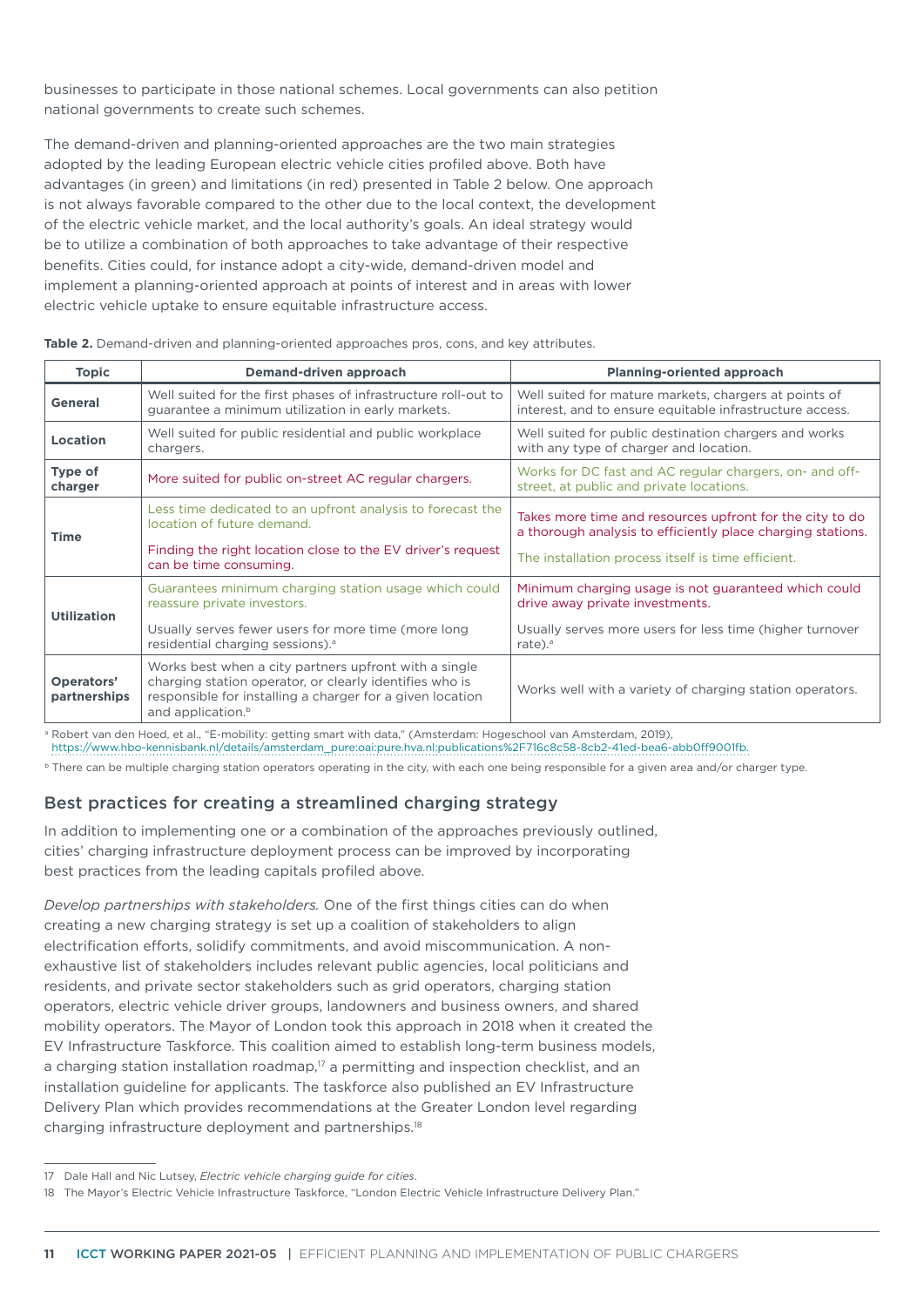Specific guidance for working with key individual stakeholders is presented in Table 3 below.

|  |  |  |  | Table 3. Guidance for working with key stakeholders. |
|--|--|--|--|------------------------------------------------------|
|--|--|--|--|------------------------------------------------------|

| <b>Stakeholder</b>                                                                                                    | <b>Primary contribution(s)</b>                                                                                                                                                                                                                                                                                                                                                              | Best practices for city engagement                                                                                                                                                                                                                                                                                                                           |  |  |
|-----------------------------------------------------------------------------------------------------------------------|---------------------------------------------------------------------------------------------------------------------------------------------------------------------------------------------------------------------------------------------------------------------------------------------------------------------------------------------------------------------------------------------|--------------------------------------------------------------------------------------------------------------------------------------------------------------------------------------------------------------------------------------------------------------------------------------------------------------------------------------------------------------|--|--|
| <b>Grid operator</b>                                                                                                  | • Provide a heatmap to identify energy grid<br>constraints and locations with suitable charging<br>capacity and easy grid connection. This map<br>should be dynamic, searchable, and regularly<br>updated. This map can also show where upgrading<br>will be done due to other projects in the area. <sup>a</sup><br>• Provide a guide on how to fill out a request for grid<br>connection. | • Contact grid operator(s) early in the process to<br>ask for the heatmap mentioned on the left.<br>• Identify one point of contact or an "EV-expert"<br>team to deal with stakeholders' questions and<br>requests for grid upgrade and connection.                                                                                                          |  |  |
| <b>City agencies</b><br>(city planning,<br>transportation,<br>engineering, public<br>works)                           | Provide a map of pre-selected areas where<br>charging station deployment would be<br>immediately approved. These include locations<br>with no or limited accessibility issues, other<br>projects underway, conflicts with underground<br>utilities, or conflicts with city goals such as historic<br>district preservation. <sup>b</sup>                                                    | • Engage with all public agencies that own land on<br>which publicly accessible charging stations could<br>be implemented (e.g., housing, parks, schools,<br>transit, healthcare).                                                                                                                                                                           |  |  |
| <b>Private landowners</b><br>and businesses (retail<br>stores, publicly<br>accessible car parks,<br>fueling stations) | • Request to display their land on the map showing<br>suitable charging station locations if they are<br>interested in installing either AC regular or DC fast<br>publicly-accessible chargers on their property.                                                                                                                                                                           | • Match private landowners with operators if the<br>planning-oriented approach is chosen.<br>• Establish a list of information required for<br>a private landowner to be matched with a<br>charging station operator. This list would include<br>the number, type, and exact location of chargers,<br>and business model desired.                            |  |  |
| <b>Charging station</b><br>operators                                                                                  | • Provide information on charging stations type,<br>location, and utilization data.<br>Ensure interoperability of their charging stations<br>and ability to pay with any means of payment.                                                                                                                                                                                                  | • Require that charging station operators provide<br>access to data in order to inform their decision-<br>making process. This could be done in exchange<br>for the right to operate, especially if the station<br>is located on public land.<br>• Require interoperability of the charging stations<br>and the ability to pay with any means of<br>payment. |  |  |
| Taxi, ride-hailing, and<br>car sharing companies                                                                      | • Provide information on fleet electrification rate,<br>pick up and drop offs locations, drivers' residence<br>location and home charging accessibility.<br>• Potentially provide funding to ensure drivers'<br>access to charging infrastructure.                                                                                                                                          | • Engage with companies to discuss charging<br>stations locations and fleet electrification goals.                                                                                                                                                                                                                                                           |  |  |
| <b>Public</b>                                                                                                         | • Join EV driver associations to voice your opinion,<br>needs, and concerns.<br>• Engage with city regarding proposed charging<br>station installations.<br>• Suggest a charging station location.                                                                                                                                                                                          | • Engage with the community to hear their<br>concerns and answer their questions.<br>• Adopt a demand-driven approach or allow<br>electric vehicle drivers to suggest a charging<br>station location to know where to install<br>charging stations.<br>• Clearly communicate on EV-related programs<br>and raise public awareness.                           |  |  |
| <b>Other levels of</b><br>government (national,<br>regional, metropolitan)                                            | • Coordinate to ensure a cohesive regional network.<br>• Provide funding.                                                                                                                                                                                                                                                                                                                   | • Engage with them to discuss policies and<br>financial incentives, and ensure interoperability<br>of the network.                                                                                                                                                                                                                                           |  |  |

a An example can be found at "DG Map | DG Mapping Tool." Accessed September 29, 2020. [https://dgmap.ukpowernetworks.co.uk/site/?q=ev\\_ext](https://dgmap.ukpowernetworks.co.uk/site/?q=ev_ext).

<sup>b</sup> An example can be found at "Ansök Om Att Etablera Nya Laddplatser För Elbil - Stockholms Stad." Accessed September 4, 2020. <https://tillstand.stockholm/tillstand-regler-och-tillsyn/parkering/ansok-om-att-etablera-nya-laddplatser-for-elbil/>.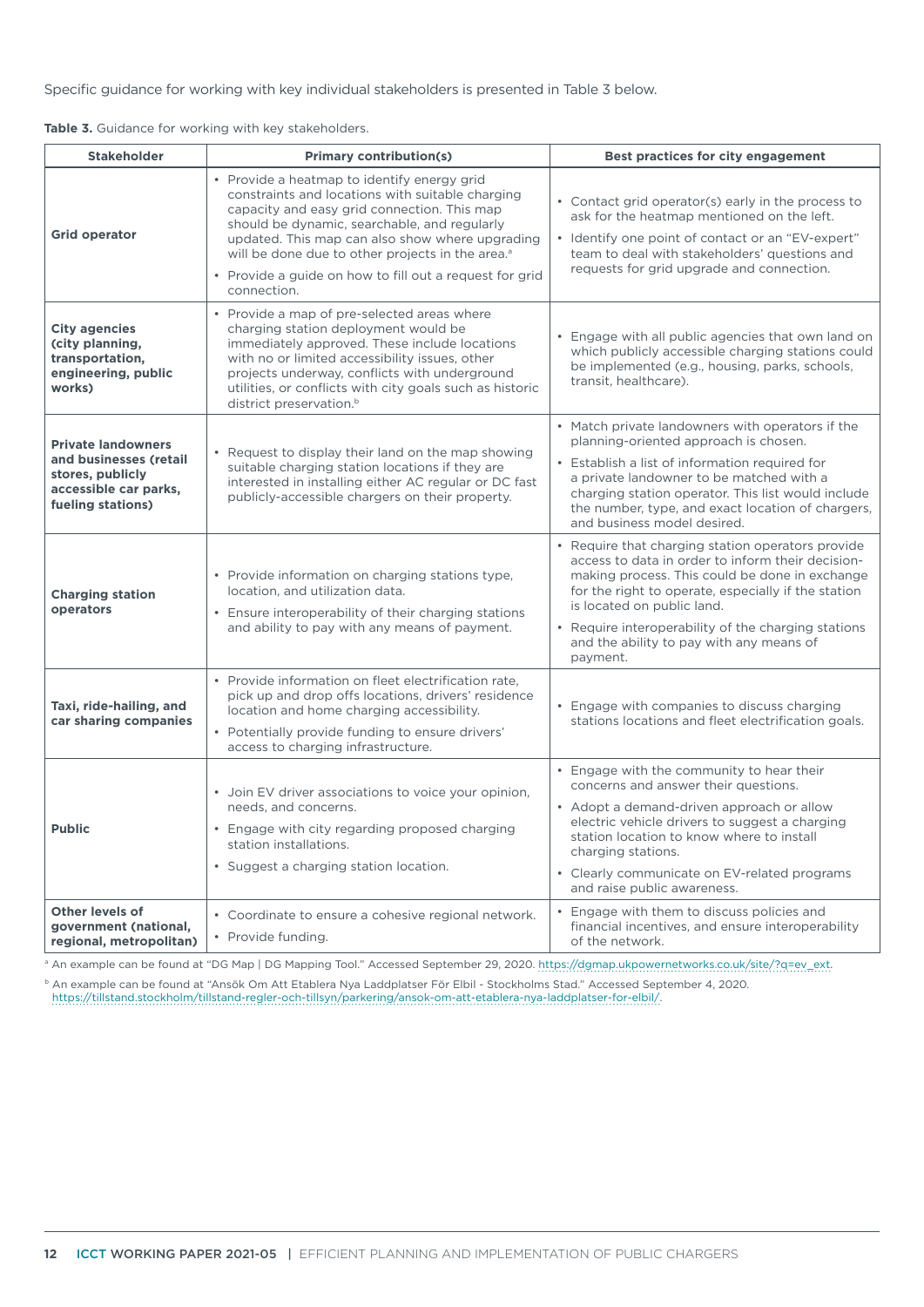*Develop a clear guide displaying all the steps and costs to install a charger and identify a few key persons in charge of communication.* Another obstacle commonly faced by charging station installers and operators which can deter them from applying is the lengthy and often unclear permit application process and requirements specific to each city. One of the main complaints from charging point operators is the lack of guidance in the requirements for obtaining a construction permit and the slow process of approval.<sup>19</sup> A clear guide outlining the permit application process and requirements for each charging station type and business model will help both the applicant and the review team save time and money and lead to fewer rejected permits. This guide could take the form of a workflow outlining all the different steps, their associated requirements, the stakeholders involved, and an estimated timeline for installation. This guide could also inform applicants of potential costs and funding options. This information was included in London's electric vehicle charging station installation guide, which lists the capital costs and public funding available for different type of public chargers.20

Finally, clearly identifying one or a few key persons who can be reached when stakeholders have questions about the application and installation process is useful to reduce delays and increase clarity. Cities could also develop an informational platform, such as the Netherlands Knowledge Platform for Charging Infrastructure, in order to inform and motivate stakeholders.<sup>21</sup>

*Consider different strategies or offer different locations for public AC regular and DC fast charging networks.* Because the cost, impact on the grid, optimal locations, and other aspects differ between those two types of charging stations, many cities have different strategies for the deployment of the two charging types. While Amsterdam adopted a demand-driven approach for the development of its AC regular public charging network, Amsterdam council mainly leaves the extension of the DC fast network to the market and advises on installation on private premises or at locations such as fuel stations to ease the pressure on the public space. Many cities, such as London and Paris, are transitioning to this off-street, private-led approach for the development of a DC fast chargers' network. London's Electric Vehicle Infrastructure Taskforce suggests that the best way to deploy rapid chargers is to focus on the development of hubs in easily accessible off-street locations and to engage as much as possible with the private sector. For the deployment of AC regular chargers, cities could rely primarily on a demand-driven model or allow EV drivers to suggest a charger's location in order to improve usage and enable private sector delivery.<sup>22</sup> This demand-driven approach would be undertaken along with targeted other programs for overlooked applications in order to ensure equal infrastructure access.

*Implement regulations on building codes and charging standards.* To reduce future charging infrastructure costs, cities can implement regulations which require that all new parking and buildings are able to accommodate charging stations.23 This addresses the main bottleneck and one of the largest cost drivers: the connection to the grid. For example, European regulations mandate that new and renovated

- 20 Transport for London, "London's electric vehicle charge point installation guidance."
- 21 The Netherland Knowledge Platform for Charging Infrastructure, Accessed October 23, 2020. <https://www.nklnederland.com/>.
- 22 The Mayor's Electric Vehicle Infrastructure Taskforce, "London Electric Vehicle Infrastructure Delivery Plan;" Robert van den Hoed, Simone Maase, Jurjen Helmus, Rick Wolbertus, Youssef el Bouhassani, Jan Dam, Milan Tamis, and Bronia Jablonska, "E-mobility: getting smart with data," (Hogeschool van Amsterdam, 2019), [https://www.hbo-kennisbank.nl/details/amsterdam\\_pure:oai:pure.hva.nl:publications%2F716c8c58-8cb2-41ed](https://www.hbo-kennisbank.nl/details/amsterdam_pure:oai:pure.hva.nl:publications%2F716c8c58-8cb2-41ed-bea6-abb0ff9001fb)[bea6-abb0ff9001fb](https://www.hbo-kennisbank.nl/details/amsterdam_pure:oai:pure.hva.nl:publications%2F716c8c58-8cb2-41ed-bea6-abb0ff9001fb)
- 23 Dale Hall and Nic Lutsey, *Electric vehicle charging guide for cities*.

<sup>19</sup> Chris Nedler, Emily Rogers, *Reducing EV Charging Infrastructure Costs*, (Rocky Mountain Institute, Basalt CO, 2019),<https://rmi.org/insight/reducing-ev-charging-infrastructure-costs/>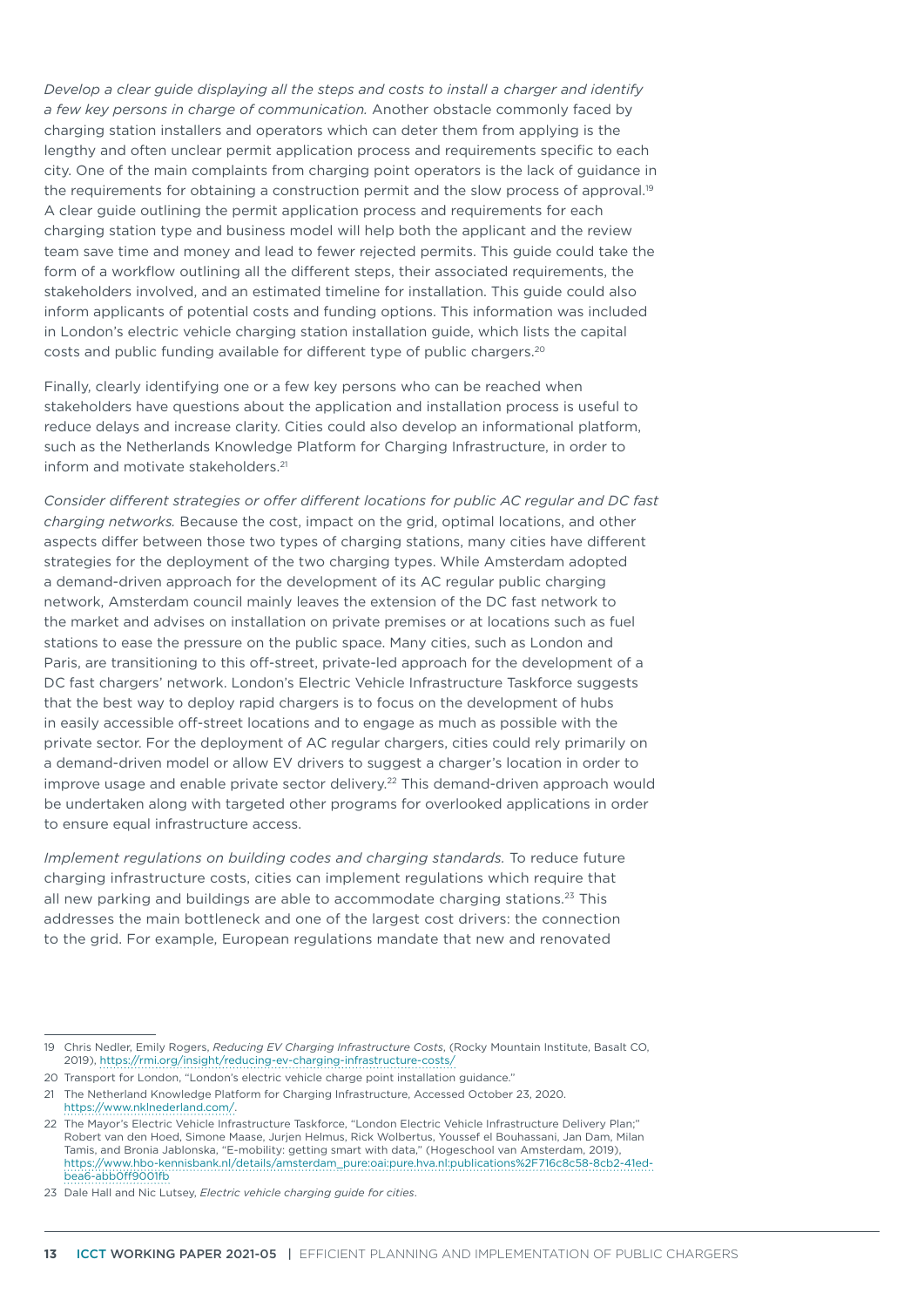residential buildings be equipped with the appropriate pre-wiring to facilitate the installation of charging points.<sup>24</sup>

Cities could also require station operators to install interoperable standardized charging stations to allow all electric vehicle drivers to charge at any public charging station with any means of payment. Interoperability also makes the transition to the next operator at the end of the tender more convenient, if required.

# **Conclusions**

This working paper gathered insights from selected European cities on how to streamline the charging infrastructure planning and implementation process. It is aimed at helping cities overcome the challenges faced in order to accelerate charging station deployment, reduce costs, and facilitate investment. The ideal approach depends on the state of the market, the local context, and the municipalities goals.

A demand-driven approach, exemplified by Amsterdam, is aimed at matching the demand for charging stations from EV drivers with the supply of public on-street residential and workplace chargers. It is well-suited for the development of on-street residential AC regular chargers in immature markets as it guarantees a minimum charger utilization rate and helps to assess demand. In a planning-oriented approach, as seen in Stockholm's case, installation is usually initiated by a charging station operator or local authority expressing interest in installing a charging station. This approach works well for both on-street and off-street locations and for DC fast and AC regular chargers' implementation. It requires close upstream collaboration with city planners, grid operators, EV driver associations, residents, and private landowners to identify optimal charger locations.

A combination of these approaches could be used. For examples, a demand-driven approach for on-street residential and public workplace charging in early infrastructure roll out phases, accompanied by a planning approach for destination charging and in areas with lower electric vehicle uptake, could guarantee a baseline utilization and equitable infrastructure access.

[Figure 6](#page-14-0) below summarizes the key actions that cities can take to facilitate the public charger implementation process. This Figure also suggests new actions such as the implementation of regulations which could be addressed in future work.

<sup>24</sup> Directive (EU) 2018/844 of the European Parliament and of the Council of 30 May 2018 amending Directive 2010/31/EU on the energy performance of buildings and Directive 2012/27/EU on energy efficiency (Text with EEA relevance), Pub. L. No. 32018L0844, OJ L 156 (2018). <http://data.europa.eu/eli/dir/2018/844/oj/eng>.